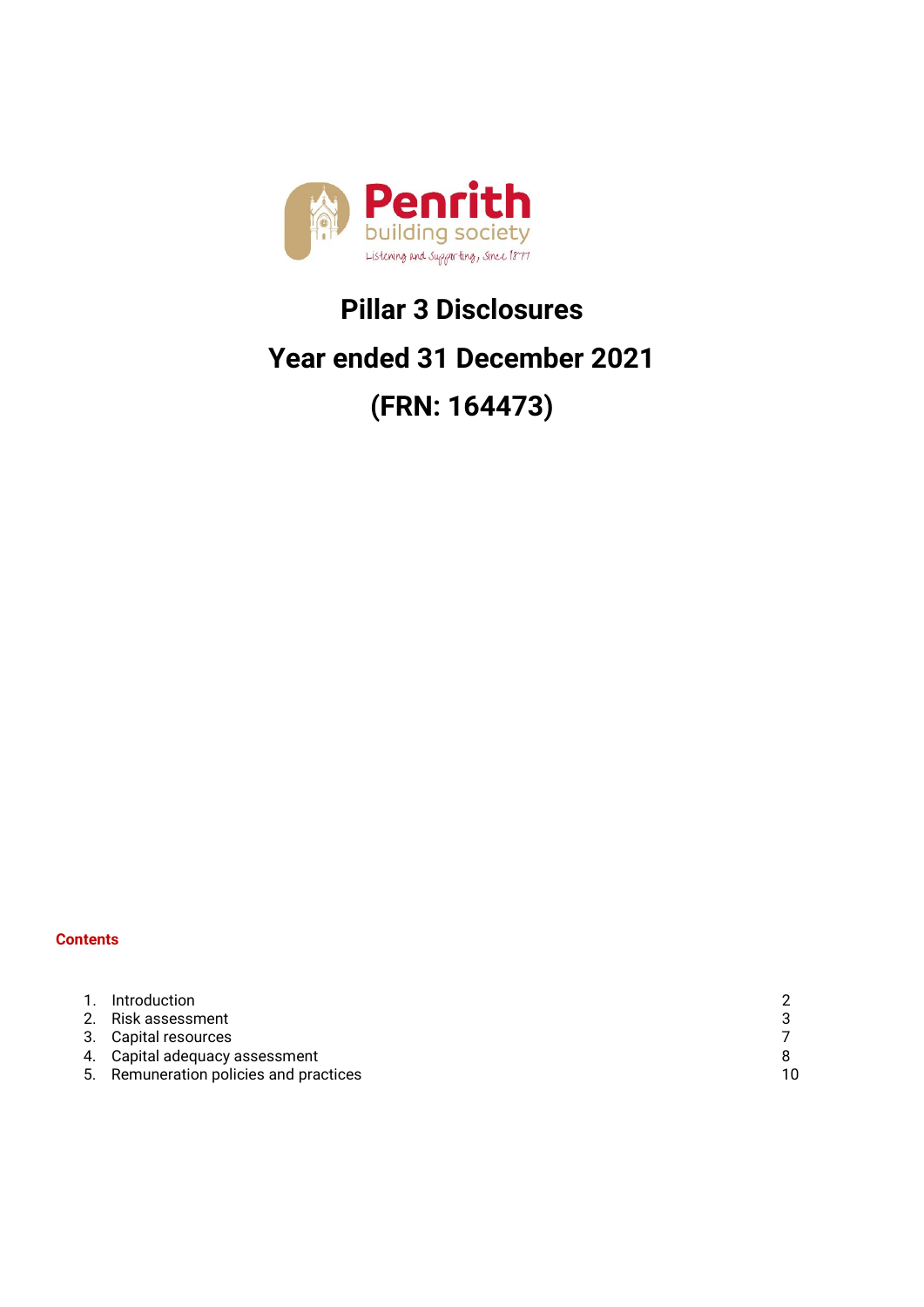

### **1. Introduction**

Penrith Building Society ('the Society') comprises the building society and its 100% owned subsidiary, Cumbria Mortgage Centre Limited. The principal activity of the subsidiary is the provision of mortgage advice, which is aligned to the activities of the building society. Therefore, references and results reported throughout the Pillar 3 disclosures to the Society, include the consolidated position of the subsidiary, unless specifically noted otherwise.

The European Union (EU) introduced the legislative framework known as the Capital Requirements Directive (CRD) in 2007. The framework governed how much capital building societies and banks must hold to protect their members, depositors and shareholders. The framework was expanded on 1 January 2014 to cover both the Capital Requirements Regulation (CRR) and the Capital Requirements Directive, collectively known as CRD IV.

CRR contain Pillar 1 and Pillar 3 requirements and is directly applicable by EU law. The accompanying CRD contains Pillar 2 measures that allow a degree of national discretion by the UK Regulator, being the Prudential Regulation Authority (PRA). The objective of the legislation is to improve the financial services industry's ability to absorb shocks arising from financial or other economic stresses, so reducing the potentially destabilising impact on the financial sector in the real economy.

The Society's aim is to ensure that members' savings are protected by maintaining sufficient levels of capital even at times of significant economic downturn.

Below are the three main 'Pillars' that make up the CRD:

Pillar 1 – Sets out the minimum capital requirements and uses a risk-based capital calculation focusing on credit and operational risk, to determine the CRR.

Pillar 2 – Assesses whether there are further capital requirements beyond Pillar 1. An annual exercise is carried out by the Society, the Internal Capital Adequacy Assessment Process (ICAAP) to consider the key risk factors facing the Society under stressed conditions and determines additional capital requirements to manage these risks. The most recent review was completed in December 2020.

Pillar 3 – This looks at disclosure of the CRD in relation to key information about risk management and capital. This document discloses the information in accordance with regulatory guidance.

The Society's overall capital requirement is reviewed by the PRA under the Supervisory Review and Evaluation Process (SREP), taking into account the ICAAP. From this an Individual Capital Guidance (ICG), being the regulatory minimum capital, the Society should hold, is set. The latest review by the PRA of the capital requirements is currently in progress however, the Society continues to maintain a capital base significantly above the minimum regulatory requirements.

The figures quoted in this disclosure document are drawn from the Society's Annual Report and Accounts, year ended 31 December 2021, as published on the Society's website, [www.penrithbs.co.uk](http://www.penrithbs.co.uk/) but are not subject to audit. They do not constitute any form of financial statement and must not be relied upon in making any judgement on the Society.

This document is reviewed annually and is published on the Society's website to coincide with the release of the Society's results for the financial year end.

In the event that a reader of this document needs additional information, a request should be made in writing to the Finance Director at Penrith Building Society, 7 King Street, Penrith, CA11 7AR.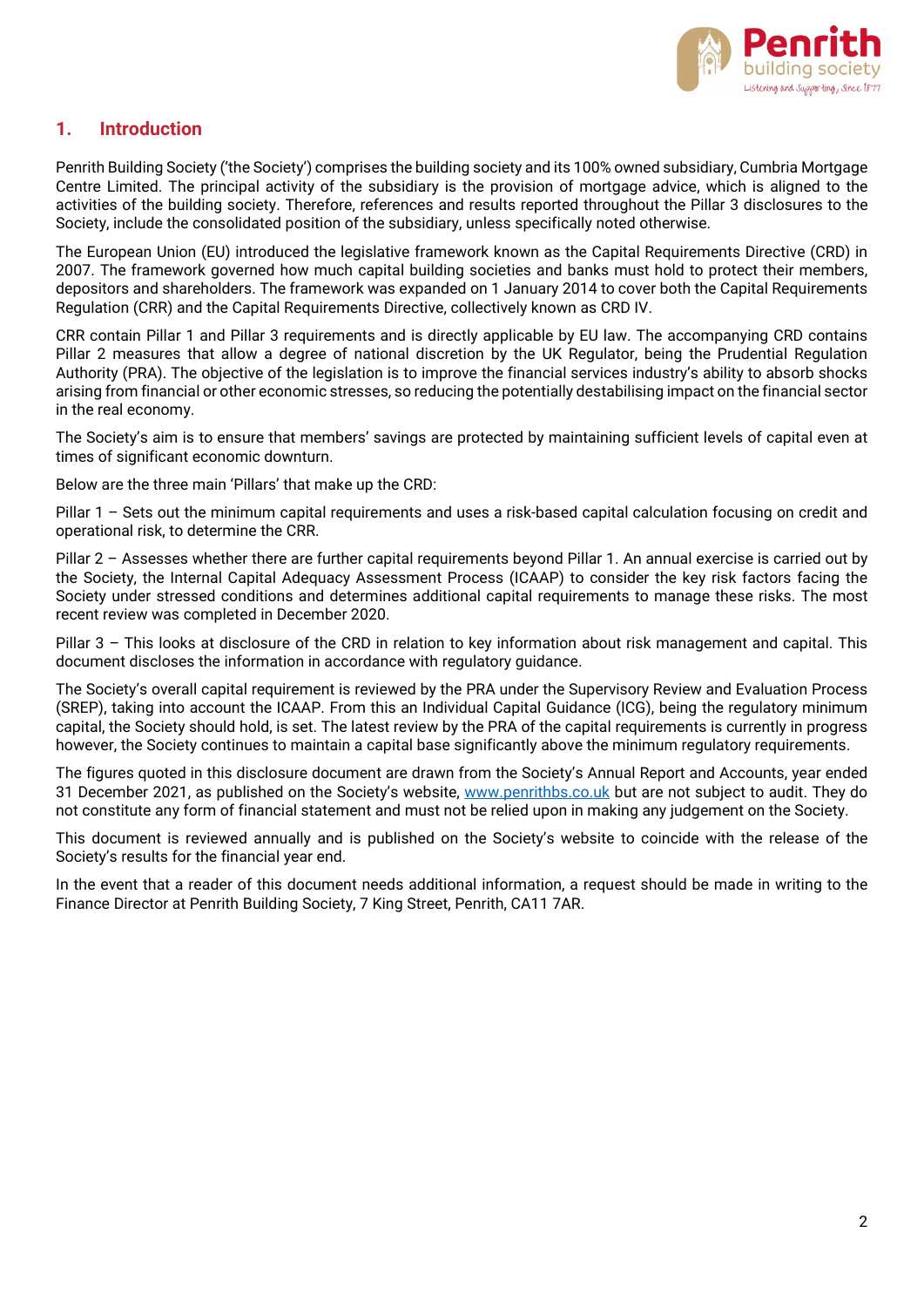

## **2. Risk assessment**

The Society is primarily a producer and retailer of financial products, mainly in the form of mortgages and savings. These products give rise to a financial asset or liability and are termed financial instruments. In addition to mortgages and savings, the Society uses wholesale financial instruments to invest in liquid assets. The Society has also raised funds from the wholesale market to meet liquidity requirements.

The Board has an established risk management framework for the Society that is proportionate to both the size of the Society and the risks to which it is exposed. This framework enables the Board to identify, monitor, control and report on the key risks faced by the Society.

The Board has developed from the Society's vision, a statement of overall risk appetite, being that the Society:

"Put in place an appropriate risk management framework that sets out the amount of risk the Society is prepared to accept in pursuit of its objectives, being to achieve its strategic aims, support and direct financial stability, focus on treating our customers fairly and creating a Society built on trust. The Society would not knowingly take risks that threaten the capital position of the Society and the ability to continue as an independent building society"

The Society looks to manage the risks that arise from its operations. The ways in which risks are managed include using forecasting and stress test models to help guide business strategies; producing key risk information and indicators to manage and monitor performance; and using management and Board committees to monitor and control specific risks.

#### **Three lines of defence**

In considering risk within the Society risk management has been set up using the three lines of defence model. This can be summarised as follows:

| <b>First line of defence</b>    | <b>Second line of defence</b>  | Third line of defence            |
|---------------------------------|--------------------------------|----------------------------------|
| <b>Management controls</b>      | <b>Oversight function</b>      | Independent assurance            |
| (Individual Heads of Areas)     | (Risk & Compliance Department) | (Internal Audit)                 |
| - Takes risks in pursuit of     | - Develops a risk management   | - Provides independent assurance |
| business objectives             | framework                      | over risks and the risk          |
| - Ownership, accountability and | - Oversees and challenges risk | management framework             |
| responsibility for risk         | management in the first line   | - Reports to the Audit, Risk and |
| - Implement, maintain and       | - Assists management in        | Compliance Committee (ARCC)      |
| monitor controls to mitigate    | managing risks and issues      | in order to perform its duties   |
| risks identified                |                                | independently                    |

Within the Society, each area of risk, as defined below, has been assigned to an individual risk owner, or group of owners as appropriate, who are the first line of defence and are responsible for the day-to-day management of risks across the Society through effective procedures and a robust control framework to which they attest on a quarterly basis.

For the second line of defence, the Society has a dedicated Risk & Compliance function, reporting into the Board through the Finance Director and members of ARCC, who provide an independent internal control over how risk is being managed and responded to in the Society.

For the third line of defence, the Society outsources its internal audit services to a third party. The third party reviews the risk environment of the Society on an annual basis through discussions with the Executive Directors and members of ARCC and from this formulates a risk based internal audit plan.

Changes to the risk environment during the year are monitored by the ERC monthly and ARCC on a quarterly basis. A summarised report is provided to the Board monthly. Any adjustments to the coverage of risk in any of the lines of defence can be made through either the Board, or more commonly the ARCC, to ensure the Society is not unduly exposed to changes in an existing area of risk or new areas of risk.

Requirements to react to changes in risks are initially tasked to the first line of defence, but as appropriate second and third lines of defence will undertake reviews to satisfy the ARCC and Board that risks are being appropriately controlled and mitigated in line with the approved risk appetite statement.

Consideration of the main risks faced by the Society is as follows: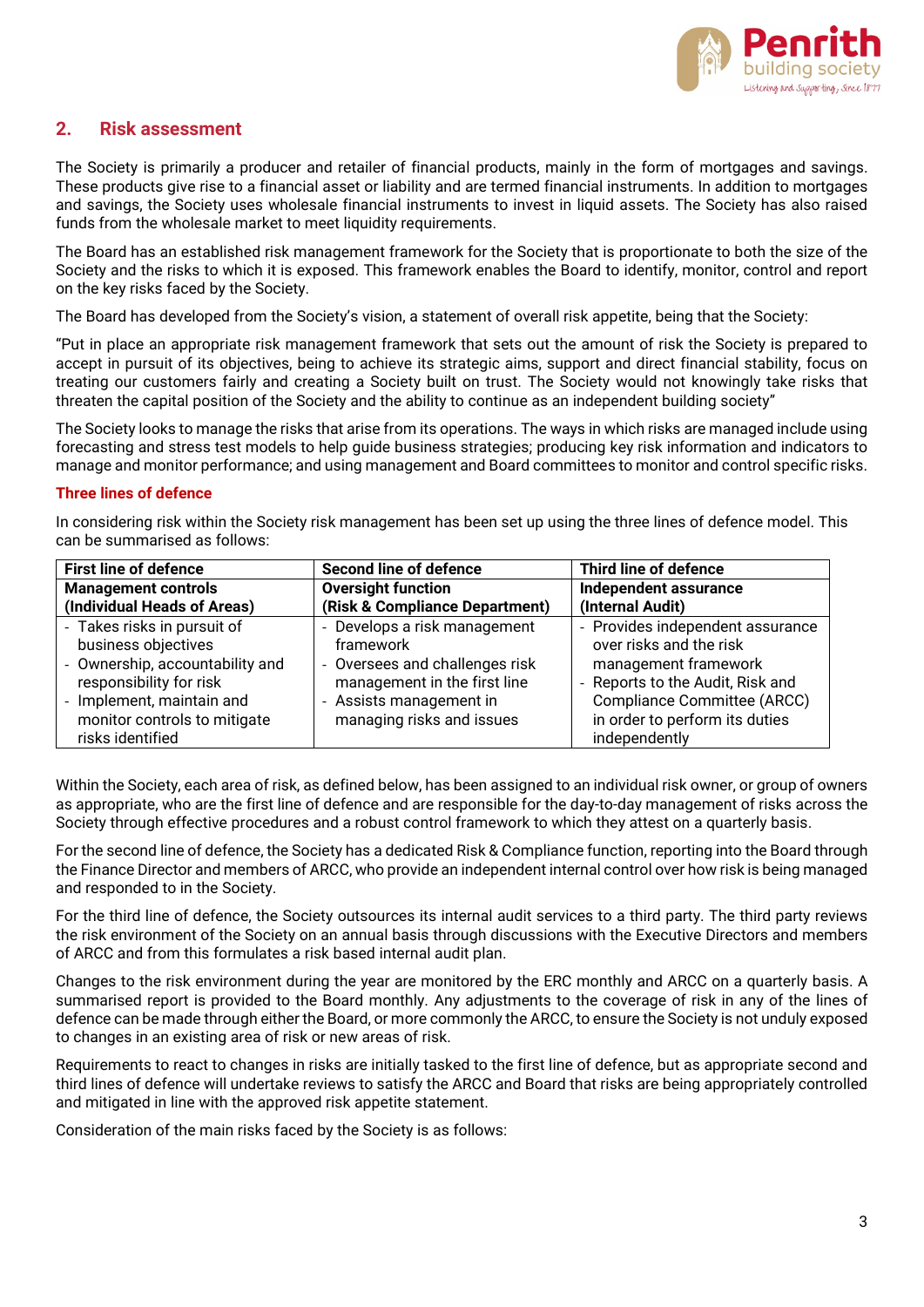

#### **Operational Risk**

This is the risk of loss arising from failed or inadequate internal processes or systems, human error or other external factors.

Within operational risk the Society considers a number of different risk areas. These include technology, cyber, fraud, financial crime, personnel and physical risks to the business. The Society manages its operational risks through internal controls and various risk mitigation techniques, such as insurance cover and business continuity planning. Separate incident response plans have been put in place to manage the threat of cyber-attacks and other data security breaches.

Certain roles within the Society require specialist skills, which can be difficult to resource at short notice. To mitigate this risk the Society has a Succession Plan for all directors and senior members of staff.

The Society has adopted the Basic Indicator Approach (BIA) to operational risk which is expressed as a percentage of the average of the latest three years of the sum of net interest income and net non-interest income. The requirement for 2021 was £305,395.

#### **Credit Risk**

The main areas of credit risk for the Society are in respect of mortgage lending and treasury investments. The table below sets out the breakdown of credit risk under the Standardised Approach at 31 December 2021:

| £000                                              | <b>Exposure</b> | <b>Risk Weighted</b>     | <b>Capital</b><br><b>Required</b> |
|---------------------------------------------------|-----------------|--------------------------|-----------------------------------|
| <b>Liquidity</b>                                  |                 |                          |                                   |
| Gilts/ Treasury bills                             | 11,182          | $\overline{\phantom{0}}$ |                                   |
| <b>Credit institutions</b>                        | 17,473          | 5,296                    | 424                               |
| <b>Total liquidity</b>                            | 28,655          | 5,296                    | 424                               |
|                                                   |                 |                          |                                   |
| <b>Loans and advances</b>                         |                 |                          |                                   |
| Residential performing loans                      | 79,783          | 27,894                   | 2,232                             |
| Residential past due loans                        | 263             | 263                      | 21                                |
| Non-residential performing loans                  | 15,979          | 5,593                    | 447                               |
| Non-residential past due loans                    | 35              | 35                       | 3                                 |
| Commercial loans                                  | 1,093           | 1,093                    | 87                                |
| Off balance sheet commitments (mortgage pipeline) | 6,735           | 1,178                    | 94                                |
| Total loans and advances*                         | 103,888         | 36,056                   | 2,884                             |
|                                                   |                 |                          |                                   |
| Other exposures (cash, fixed and other assets)    | 1,109           | 1,063                    | 85                                |
| <b>Total Credit Risk Exposures</b>                | 133,652         | 42,415                   | 3,393                             |

\*The Society's Annual Report and Accounts reports total loans and advances net of collective and individual provisions. The total here is before any provisions are applied and includes off-balance sheet commitments.

#### *Credit Risk – mortgages*

Credit risk arising from mortgage loans to customers is managed through the Board approved Responsible Lending Policy and the monitoring and proactive management of arrears.

The Responsible Lending Policy reflects the Society's low credit risk appetite in mortgages. Consequently, the arrears profile of the Society is minimal. The Society had no properties in possession at 31 December 2021. The average loan to value of the mortgage book at 31 December 2021 was 45.46%.

The table below details the residential loan book by geographical area. An item is deemed 'past due' where a loan is over 3 months in arrears. The past due amounts relate to overall mortgage balances, not the amount in arrears. All commercial loans are in Cumbria.

|                         | <b>Residential</b> |                 | Non-residential and commercial |                 |
|-------------------------|--------------------|-----------------|--------------------------------|-----------------|
|                         | Performing         | <b>Past Due</b> |                                | <b>Past Due</b> |
|                         | £000               | £000            | £000                           | £000            |
| Cumbria                 | 43,574             | 93              | 5,696                          | 35              |
| Other England and Wales | 31,468             | 170             | 9,038                          |                 |
| Scotland                | 4,741              |                 | 2,338                          |                 |
| <b>Totals</b>           | 79,783             | 263             | 17,072                         | 35              |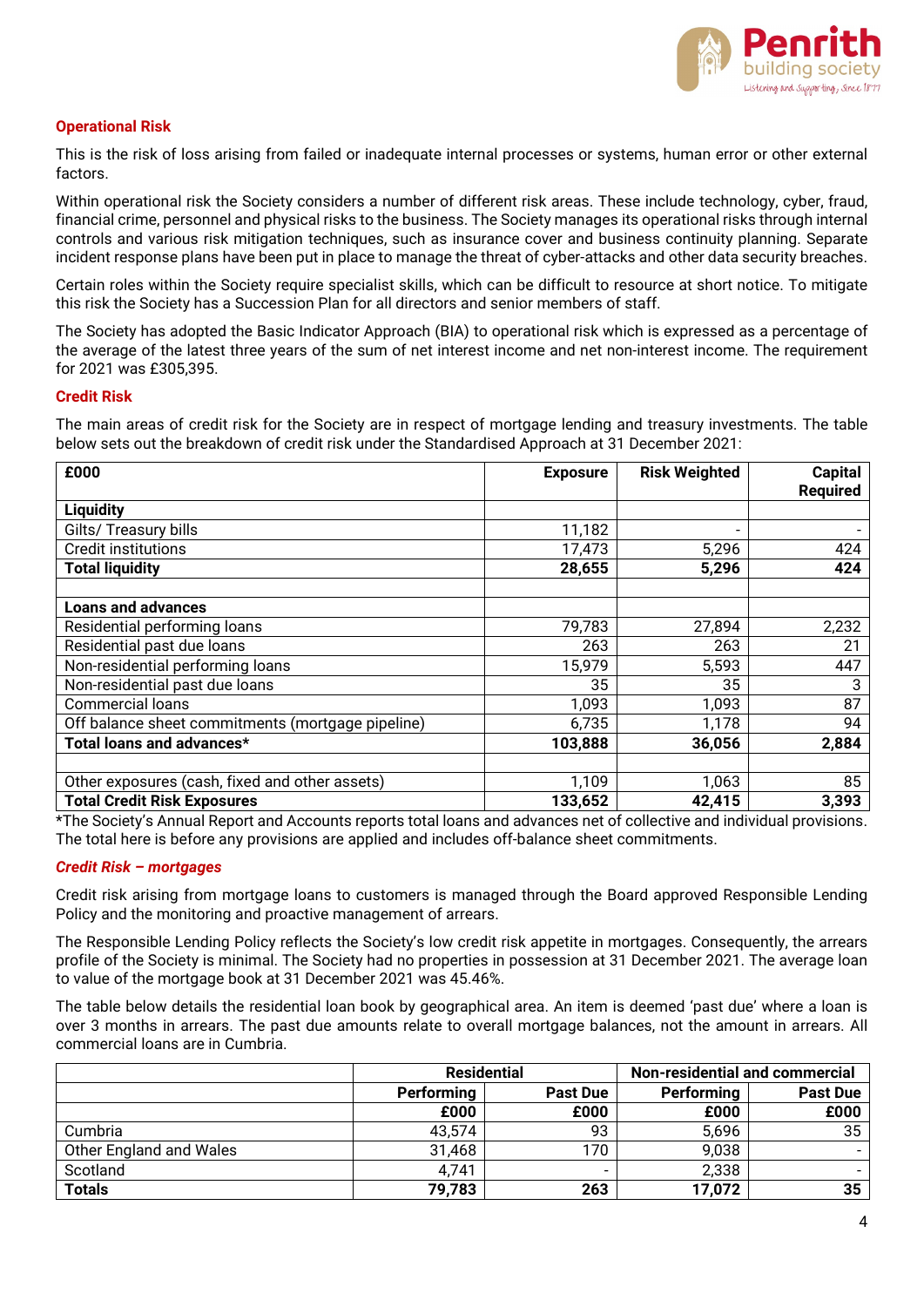

The residual maturity analysis for loans and advances to customers is provided in Note 15 of the Society's Annual Report and Accounts, year ended 31 December 2021 and is on the basis that loans and advances run for their full contractual term and does not take into account any instalments receivable over the life of the exposure. The Society's Annual Report and Accounts, year ended 31 December 2021 also provides full detail of the provisioning methodology in Note 1 along with the movement on provisions in Note 16.

The Society also insures its residential mortgage book against losses using Mortgage Indemnity (MIG) insurance. MIG is taken out on all lending where the loan to value (LTV) exceeds 80% at origination.

#### *Credit Risk – counterparties*

This is the risk that losses may arise due to the failure of a counterparty in a treasury investment, to meet the obligation to repay. It is the responsibility of the ALCO to manage this risk, through the maintenance of a list of approved counterparties and monitoring of activity against the limits set under the Board approved Liquidity Policy and Financial Risk Management Policy.

The Liquidity Policy and Financial Risk Management Policy have been drawn up to ensure that the Society can obtain the best possible return on its investments whilst operating within prudential limits in respect of counterparties.

In selecting counterparties and the limits to be applied to them, the Society makes use of rating information, balance sheet data, and any other background information available. The Society's policies require that funds are only invested in Government backed securities (Gilts or Treasury Bills), financial institutions with a minimum Fitch IBCA short term rating of F2 (unless a counterparty with a lower rating is expressly approved by the Board) and building societies which satisfy the Society's requirements in respect of the level of free capital available.

The limits applied to counterparties and the appointment of new counterparties must be approved by the Board. All counterparties and limits are reviewed as a minimum annually and more often as circumstances dictate.

The table below shows the breakdown of treasury investments by maturity (excluding cash), based on their rating at 31 December 2021. No exposures are impaired or past due:

|                                                    | <b>Maturity of Treasury Investments</b>                     |        |                          |        |
|----------------------------------------------------|-------------------------------------------------------------|--------|--------------------------|--------|
|                                                    | <b>Total</b><br>$3-12$ mths<br>Over 12 mths<br>Up to 3 mths |        |                          |        |
|                                                    | £000                                                        | £000   | £000                     | £000   |
| Fitch rated F1+/F2                                 | 8,968                                                       | 2,002  |                          | 10,970 |
| <b>Building Society</b><br>rated<br>$\blacksquare$ | -                                                           | -      | $\overline{\phantom{a}}$ |        |
| unrated<br>$\overline{\phantom{a}}$                | 2,502                                                       | 4,001  |                          | 6,503  |
| Gilts/ Treasury Bills                              | 6,183                                                       | 4,999  |                          | 11,182 |
| <b>Totals</b>                                      | 17,653                                                      | 11,002 | $\blacksquare$           | 28,655 |

#### **Interest Rate Risk (including Basis Risk)**

This is the risk of changes to the financial position of the Society caused by changes in market interest rates. The Society has limited exposure to this risk as any fixed rate mortgage lending undertaken is matched by fixed rate retail savings and no derivative financial instruments are used.

The balance sheet is subject to a stress-test of a 2% rise/ fall in interest rates on a monthly basis. This is monitored by ALCO. Limits have been set at a maximum of 1.65% of capital. At 31 December 2021 the stress test recorded a £89,000 exposure to a movement in interest rates, compared to the limit of £200,000.

#### **Liquidity Risk**

This is the risk that the Society will be unable to meet its financial obligations as they fall due. The Liquidity Policy specifies the minimum levels of liquidity which must be held and the financial instruments in which that liquidity may be invested to ensure that there are sufficient funds available at all times to meet all calls, foreseen and unforeseen, on the Society. Monitoring of compliance with the Liquidity Policy is reported through the ALCO to the Board.

The key regulatory metric to monitor short term liquidity risk is the Liquidity Coverage Ratio (LCR) which measures the potential net cash outflow within a 30-day period under a prescribed set of assumptions as a proportion of high-quality liquid assets that are held as a liquidity buffer. The regulatory requirement is that the LCR should be greater than 100%.

The LCR at 31 December 2021 was 414.05% and during 2021 the LCR did not fall below 300% at any point.

Full detail of the financial risks and instruments used by the Society are given in Note 29 to the Society's Annual Report and Accounts, 31 December 2021.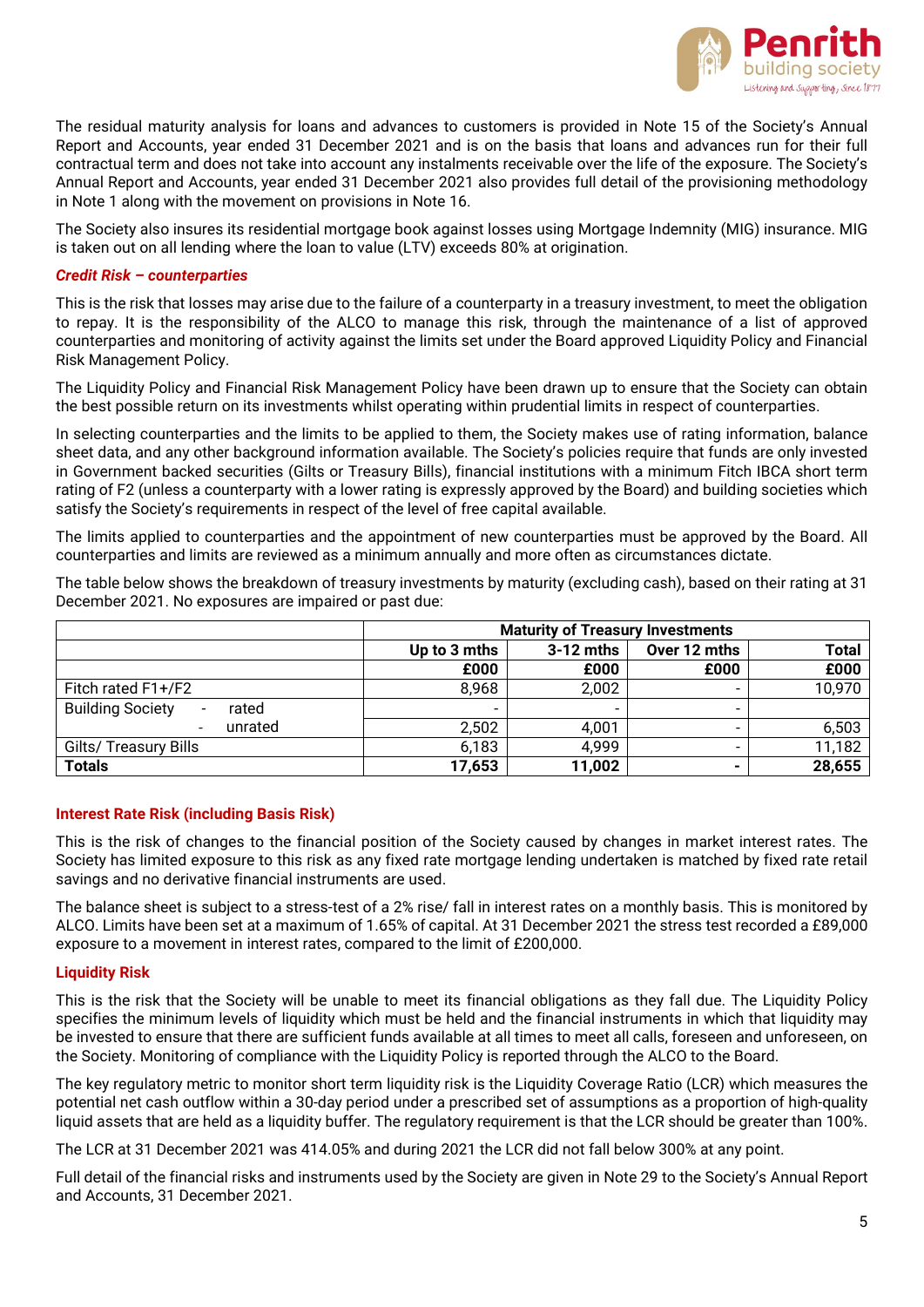

#### **Funding Risk**

This is the risk that the Society is unable to attract the right level of funding to manage its growth ambitions.

The Financial Risk Management Policy specifies the types and limits on different funding sources available to the Society, which include both retail and wholesale options. It also considers how the Society manages the administered versus non-administered assets on the balance sheet, particularly from a margin management perspective as the Society uses a straightforward matching of assets and liabilities to manage this aspect of the balance sheet. Monitoring of compliance with the Financial Risk Management Policy is reported through the ALCO to the Board.

#### **Conduct Risk**

This is the risk that the Society does not treat its customers fairly and of inappropriate consumer outcomes. The principles set out by the Financial Conduct Authority (FCA) to ensure the Society has due regard for the interests of its customers and to treat them fairly at all times, are firmly embedded within the Society's culture.

Conduct risk is acknowledged as a recurrent and potentially material source of loss, but this is not addressed in any of the Pillar 1 calculations, although aspects are captured in the BIA calculation for operational risk.

The Society closely monitors conduct, across the six customer outcome areas as set out by the FCA, through a series of internally set metrics, both qualitative and quantitative each month and encourages member engagement and feedback to develop the Society's conduct and operational processes on a regular basis.

#### **Cyber and Data Security Risks**

These are key risk areas for the Society as a result of the increasing profile of both, and potential significant detriment for both the Society and its members if issues were to arise. The Society outsources its Cyber Risk management to a third party which specialises in this area and continues to review and strengthen it data security measures around the Society's perimeter. Penetration testing is conducted on a regular basis. Data Security has continued to evolve since the introduction of the General Data Protection Regulation and regular training of staff in both this area and that of Cyber Security continues, as one of the key risks is human error, either intentional or otherwise, which leads to data loss or a cyber breach.

#### **Climate Change Risk**

This area of risk is evolving for the Society as more is published around what is expected both in the UK and globally in tackling the challenges this presents to the Society and its members. Our own environmental impact as a business, as well as how we can support our members in addressing the risks in this area is a key area of development for the Society at this time.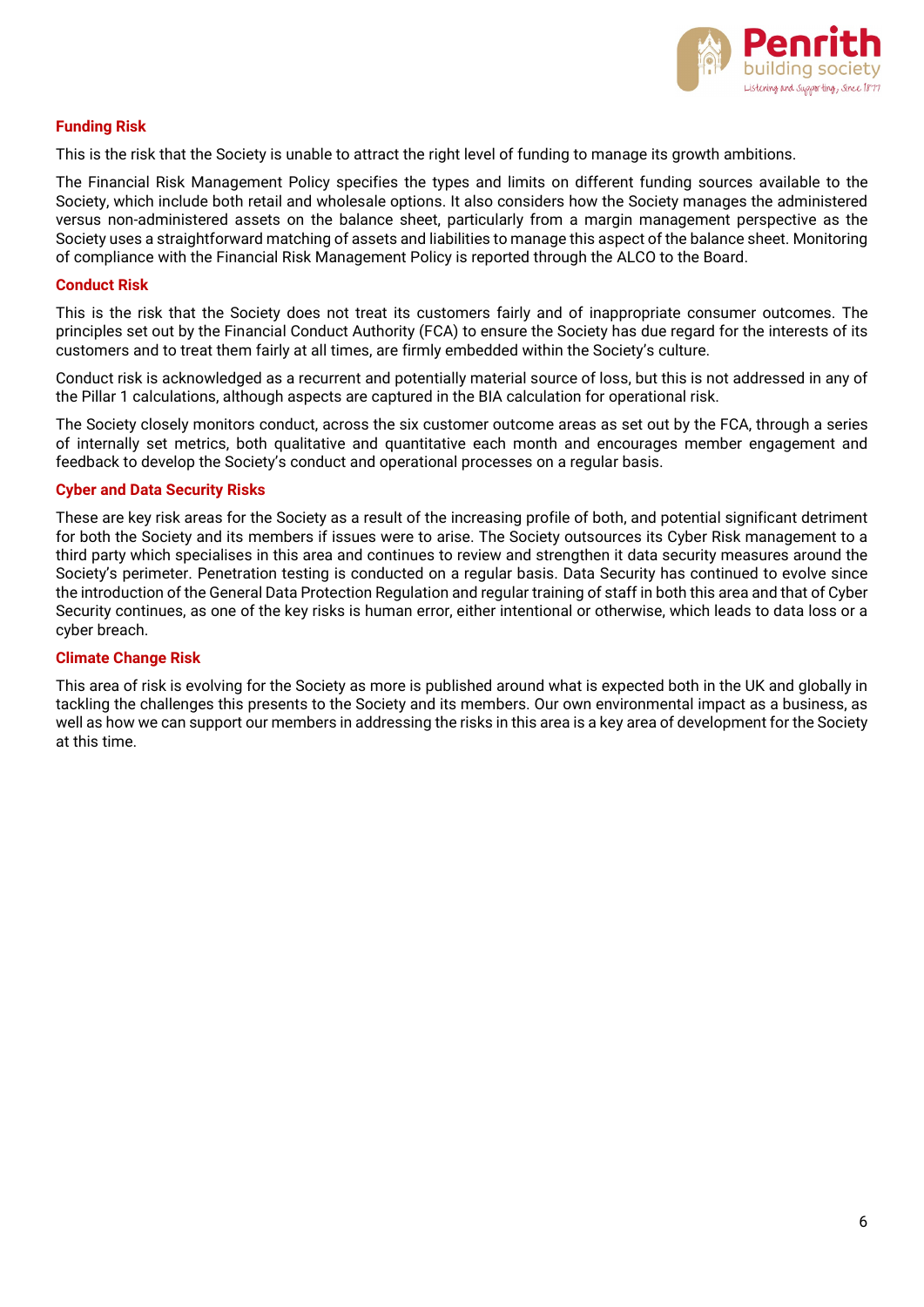

## **3. Board and committee structure**

The Society's Board of Directors comprises two Executive Directors (Chief Executive and Finance Director) and five Non-Executive Directors. The Board members are professional and business people from a variety of backgrounds, bringing a mixture of skills and diversity together with sector knowledge.

The main role of the Board is to determine and challenge the Society's strategy, set the risk appetite and to oversee the Executive Team (being the Chief Executive, Finance Director, Technology & Operations Executive and Risk & Compliance Executive) in delivery of the strategic objectives on an annual basis. Their responsibilities include, but are not limited to:

- Approval of the Corporate Plan, strategy and objectives, on at least an annual basis.
- Approval of the key documents which support the Corporate Plan, being the Individual Capital Adequacy Assessment Report, Individual Liquidity Adequacy Assessment Report, the Recovery Plan, and the Business Continuity and Operational Resilience Plan.
- Approval of key policies for the Society, including the Responsible Lending, Liquidity, Financial Risk Management, Operations & Technology, Cyber, Conduct, Fraud and Financial Crime and Data Security.
- Consideration of the key risks faced and whether these are being managed and mitigated appropriately.

The Board has delegated responsibilities to five sub-committees as follows:

| <b>Audit, Risk</b>                           | <b>Comprises four Non-Executive Directors</b>                                                                                                                                                                                                                                                                                                                                                                                                                                                                                                               |
|----------------------------------------------|-------------------------------------------------------------------------------------------------------------------------------------------------------------------------------------------------------------------------------------------------------------------------------------------------------------------------------------------------------------------------------------------------------------------------------------------------------------------------------------------------------------------------------------------------------------|
| and<br>Compliance<br>Committee               | Is responsible for:<br>ensuring that the Society complies with all regulatory and prudential requirements<br>٠<br>reviewing the Society's internal controls and management systems<br>٠<br>ensuring an effective risk management framework is in place<br>п<br>reviewing of the effectiveness of the compliance monitoring and internal audit functions,<br>٠<br>approval of their respective annual review plans<br>monitoring of the external auditors' independence, objectivity and effectiveness                                                       |
| <b>Nominations</b><br>Committee              | Comprises three Non-Executive Directors and the Chief Executive.<br>$\overline{\phantom{a}}$<br>Is responsible for:<br>$\overline{\phantom{a}}$<br>making recommendations on appointments to the Board<br>٠<br>ensuring that the Board has sufficient directors with appropriate skill sets, who are fit and<br>٠<br>proper and independent<br>reviewing the Society's Succession Plan to ensure this remains appropriate to the on-going<br>$\blacksquare$<br>needs of the Society at least annually.                                                      |
| Remuneration<br>Committee                    | Comprises all Non-Executive Directors.<br>$\overline{\phantom{a}}$<br>Is responsible for:<br>Setting the Society's remuneration policy for Executive Directors<br>٠<br>Managing all other benefits and matters relevant to Executive Directors including contracts of<br>٠<br>employment with the Society<br>Approving the annual pay rise for staff, based on recommendations from the Executive<br>٠<br><b>Directors</b>                                                                                                                                  |
| <b>Executive</b><br><b>Risk</b><br>Committee | A management committee comprising the Executive Team. A Non-Executive Director acts as the<br>$\overline{\phantom{a}}$<br>Society's risk champion and attends the ERC quarterly.<br>Is responsible for:<br>$\overline{\phantom{a}}$<br>monitoring the core risk areas each month<br>٠<br>ensuring that risk events arising are being reported and resolved appropriately<br>٠<br>monitoring that controls for all risk areas are being managed effectively<br>٠<br>inputting to the ARCC on key risk areas for consideration from an audit perspective<br>٠ |
| Asset and<br><b>Liabilities</b><br>Committee | A management committee including the CEO and FD and members of the management team.<br>$\overline{\phantom{a}}$<br>Is responsible for:<br>$\overline{\phantom{a}}$<br>monitoring liquidity, treasury, interest, funding and basis risk<br>$\blacksquare$<br>reviewing product development for both savings and mortgages against the market<br>$\blacksquare$<br>reviewing forward looking economic data and how cash flow forecasts/budget projections<br>$\blacksquare$<br>respond to market conditions                                                   |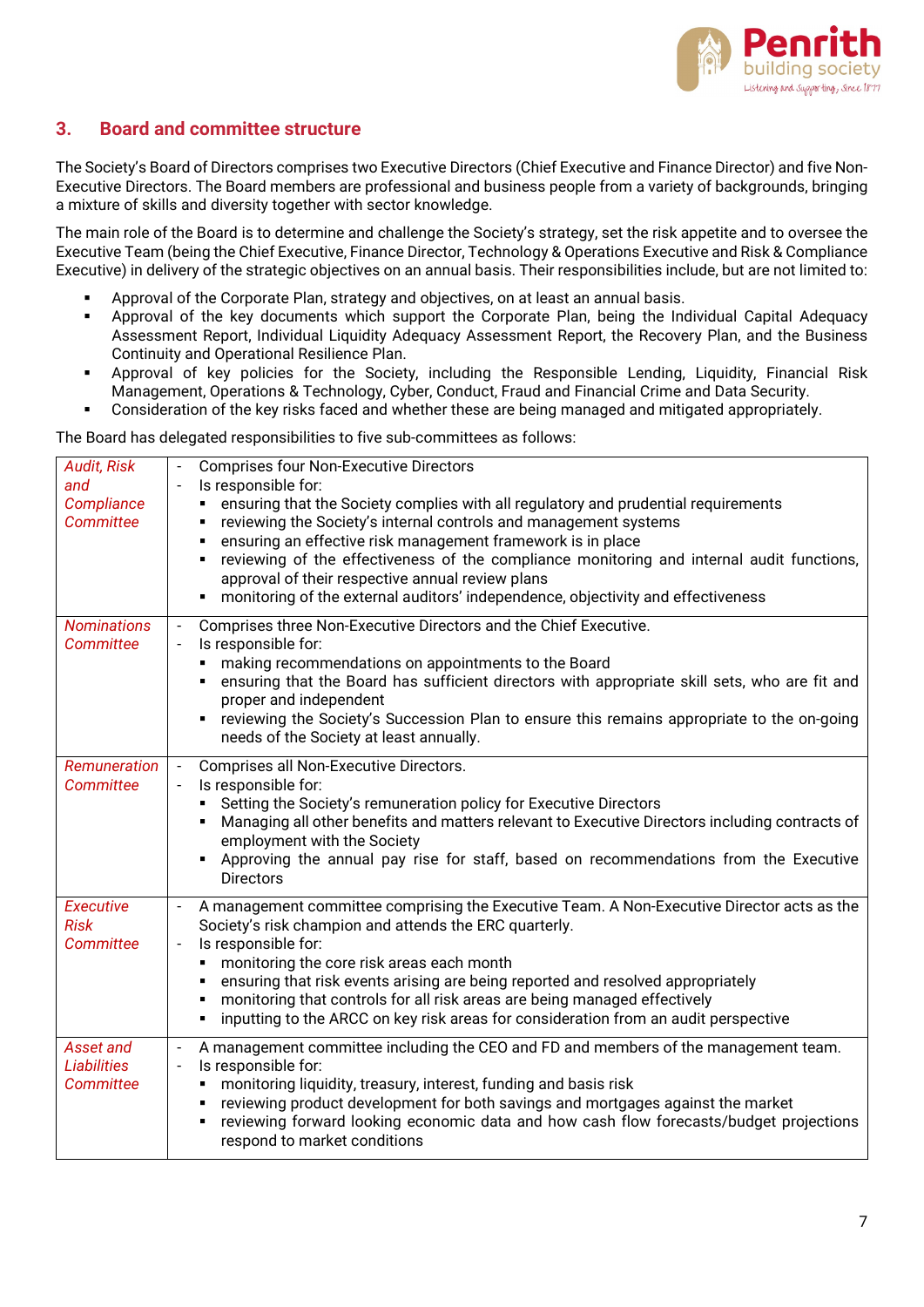

## **4. Capital resources**

The capital resources of the Society, split between Tier 1 and Tier 2 capital, are summarised below:

|                                                 | 2021   | 2020   |
|-------------------------------------------------|--------|--------|
| <b>Common Equity Tier 1 (CET1) Capital</b>      | £000   | £000   |
| <b>General Reserves</b>                         | 12,067 | 11,519 |
| <b>CET1 before Regulatory Adjustments</b>       | 12,067 | 11,519 |
|                                                 |        |        |
| <b>CET1 Regulatory Adjustments</b>              |        |        |
| Intangible Assets                               | (103)  | (117)  |
| <b>Total Regulatory Adjustments</b>             | (103)  | (117)  |
| <b>CET1 Capital</b>                             | 11,964 | 11,402 |
| <b>Total Tier 1 Capital</b>                     | 11,964 | 11,402 |
|                                                 |        |        |
| <b>Tier 2 Capital</b>                           |        |        |
| <b>Collective Provision</b>                     | 173    | 135    |
| <b>Total Tier 2 Capital</b>                     | 173    | 135    |
|                                                 |        |        |
| <b>Total Regulatory Capital</b>                 | 12,137 | 11,537 |
| <b>Total Risk Weighted Assets (RWA)</b>         | 46,242 | 47,464 |
|                                                 |        |        |
| <b>CET1 Ratio (as a % of RWA)</b>               | 25.87  | 24.02  |
| <b>Total Regulatory Capital (as a % of RWA)</b> | 26.25  | 24.31  |

The Society's main source of capital is from retained profits, which are added to the general reserves each year. Following a change in CRD mid-2020, the Society is now required to deduct intangible assets from the available Tier 1 Capital, as included above.

In addition, the Society holds a collective provision for bad and doubtful mortgage debts, which qualifies as additional capital resources under Tier 2.

|                                 | 2020   | 2020   |
|---------------------------------|--------|--------|
|                                 | £000   | £000   |
| <b>General Reserves</b>         | 12,067 | 11,519 |
| Intangible Assets               | (103)  | (117)  |
| <b>Collective Provision</b>     | 173    | 135    |
| <b>Total Regulatory Capital</b> | 12,137 | 11,537 |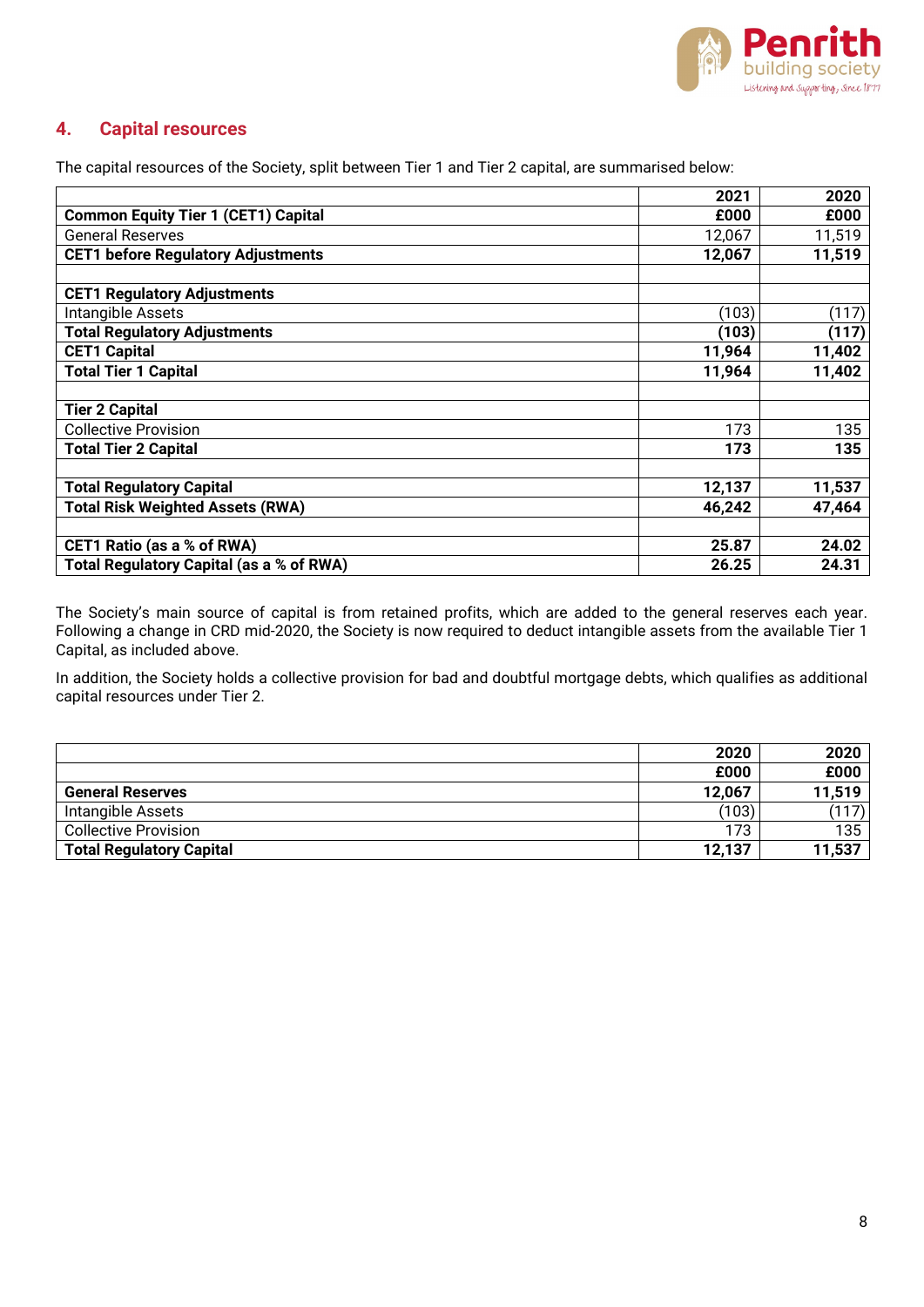

## **5. Capital adequacy assessment**

#### **Capital requirement**

It is essential that the Society maintains sufficient capital to support its ongoing activities and this requirement is an integral part of the Society's corporate planning process. The Society's Corporate Plan projects forward three years and takes into account the need to maintain adequate financial and non-financial resources to support the Corporate Plan objectives.

In addition to the corporate planning process the Society reviews its capital position via the ICAAP. This process reviews the Society's capital requirement in normal and stressed conditions, taking into consideration all of the Society's business activities and key areas of risk, and determines levels of capital required to support each area.

The ICAAP acts as the Society's capital planning document for the period of the Corporate Plan.

It includes a calculation of the minimum Pillar 1 capital requirements for each year of the plan using:

- the Standardised Approach, applying a risk weighting of 8% to the risk weighted asset values to determine the minimum requirement for credit risk; and
- the Basic Indicator Approach, applying a risk weighting of 15% to the average net income over the previous three years to determine the minimum requirement for operational risk.

The Society is provided with a Total Capital Requirement (TCR) by the PRA, with the latest issued TCR set at 8% of risk weighted assets. TCR is the amount and quality of capital the Society must maintain to comply with the minimum capital requirements under the Capital Requirements Regulations (575/2013) (CRR) (Pillar 1) and the Pillar 2A capital requirements.

The table below summarises the Society's minimum Pillar 1 capital requirements and the total capital requirements:

|                                                           |                 | 2021       |                                                     |  |
|-----------------------------------------------------------|-----------------|------------|-----------------------------------------------------|--|
|                                                           | <b>Exposure</b> | <b>RWA</b> | <b>Minimum</b><br><b>Capital</b><br><b>Required</b> |  |
|                                                           | £000            | £000       | £000                                                |  |
| <b>Credit Risk</b>                                        |                 |            |                                                     |  |
| Total treasury exposures                                  | 28,655          | 5,296      | 424                                                 |  |
| Total loans and advances to customers                     | 97,153          | 34,878     | 2,790                                               |  |
| Fixed and other assets                                    | 1,109           | 1,063      | 85                                                  |  |
| <b>Total on-balance sheet exposures</b>                   | 126,917         | 41,237     | 3,299                                               |  |
| Off balance sheet commitments (mortgage pipeline)         | 6,735           | 1,178      | 94                                                  |  |
| <b>Total off-balance sheet exposures</b>                  | 6,735           | 1,178      | 94                                                  |  |
| <b>Total Credit Risk Exposure</b>                         | 133,652         | 42,415     | 3,393                                               |  |
| <b>Operational Risk</b>                                   |                 | 3,827      | 306                                                 |  |
| <b>Pillar 1: Minimum Capital Requirement</b>              |                 | 46,242     | 3,699                                               |  |
| <b>Total Regulatory Capital</b>                           |                 |            | 12,137                                              |  |
| <b>Excess over Pillar 1: Minimum Capital Requirements</b> |                 |            | 8,438                                               |  |

The difference between the Total Credit Risk Exposure measure above and the total assets per the Society's Statement of Financial Position in the Annual Report and Accounts is as follows:

|                                                                | 2021    |
|----------------------------------------------------------------|---------|
|                                                                | £000    |
| <b>Total Credit Risk Exposure (per table above)</b>            | 133,652 |
| Less Individual and Collective Provisions                      | (181)   |
| Less adjustment for Effective Interest Rates                   | (49)    |
| Less Off-balance Sheet Commitments                             | (6,735) |
| Total Assets per the Society's Statement of Financial Position | 126,687 |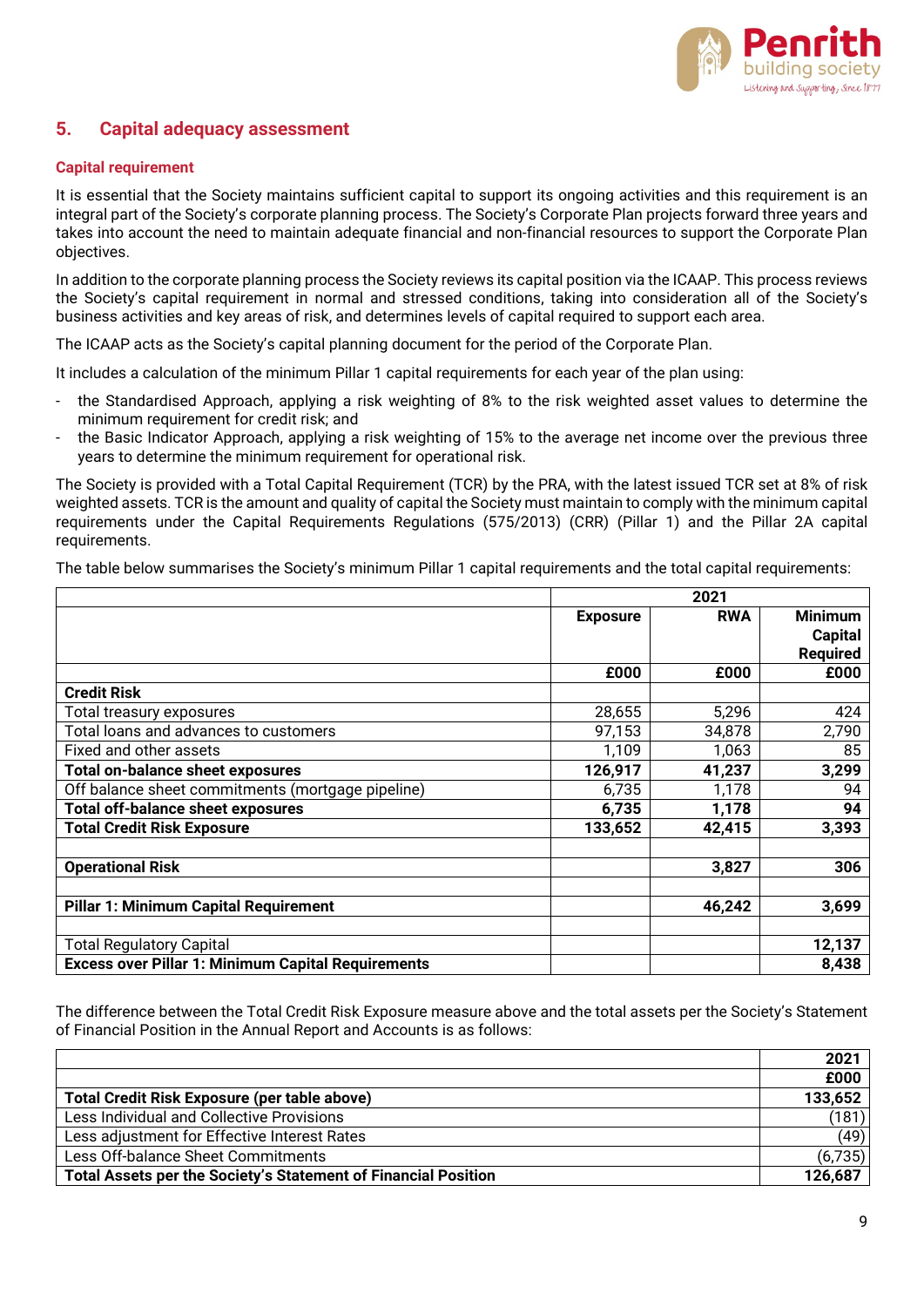

#### **Capital buffers**

The Society is required to hold a Countercyclical Buffer (CCYB) dependent on the geographical breakdown of its assets. It is set by individual countries and is designed to limit excessive credit growth. As the Society is wholly located in the UK, the UK element of the CCYB is set by the Financial Policy Committee (FPC) and can range from 0% to 2.5%. At 31 December 2021 it remained at 0.0% following the reduction in March 2020 in response to the COVID-19 pandemic.

Additionally, as with other UK financial institutions, the Society is required to hold a Capital Conservation Buffer (CCOB), which can be used to absorb losses during periods of economic and financial stress, to avoid breaching minimum capital requirements. The CCOB is also set as a percentage of RWA's and at 31 December 2021 was 2.5%. The Society's CCOB requirement is £1.16m.

#### **Leverage ratio**

The leverage ratio is a simple, transparent, non-risk-based measure that allows a comparison between financial institutions. It is calculated as Tier 1 Capital divided by the adjusted balance sheet exposures.

CRD IV requires a minimum leverage ratio of 3% and at the 31 December 2021 the Society had a leverage ratio of 9.21% (2020: 9.02%)

|                                                                   | 2021    | 2020    |
|-------------------------------------------------------------------|---------|---------|
|                                                                   | £000    | £000    |
| Total Assets per the Society's Statement of Financial Position    | 126,687 | 121,857 |
| Adjustments for off-balance sheet commitments (mortgage pipeline) | 3,368   | 4,670   |
| <b>Other Adjustments</b>                                          | (103)   | (117)   |
| Leverage ratio total exposure measure                             | 129,952 | 126,410 |
| Tier 1 Capital                                                    | 11,964  | 11,402  |
| Leverage ratio                                                    | 9.21%   | 9.02%   |